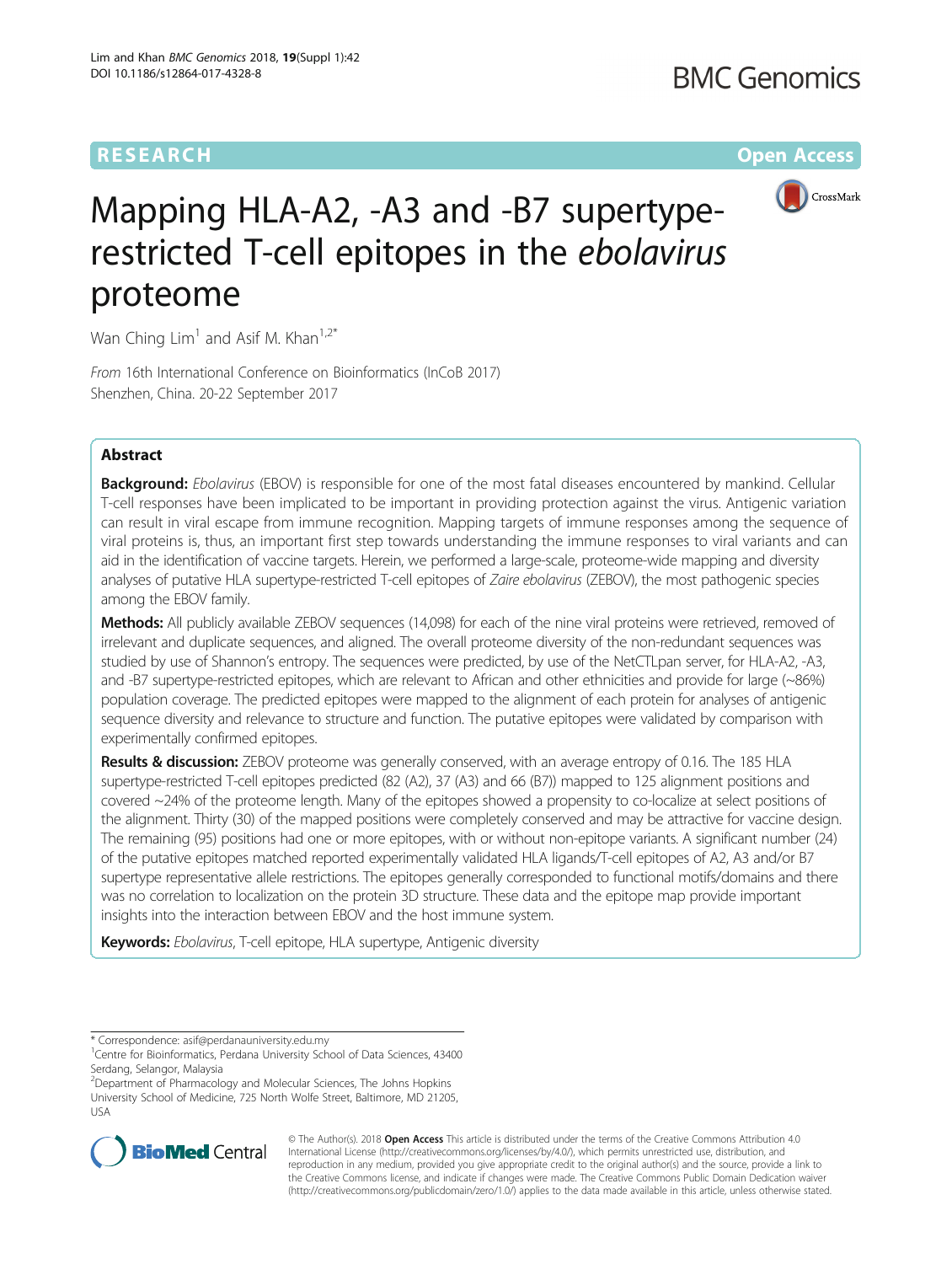## Background

Ebola virus disease (EVD) or Ebola haemorrhaging fever, although not as commonly spread as influenza, is more often deadly once contracted, and thus, making it one of the most fatal diseases encountered by mankind [\[1\]](#page-11-0). The recent 2014 Ebola epidemic was the largest in recorded history. According to the United States Centers for Disease Control and Prevention, there were a total of 11,965 confirmed Ebola cases, including 6446 fatalities as of July 8, 2015 [[2](#page-11-0)]. Although the epidemic primarily affected West Africa, it has the potential to spread to other parts and outside of Africa. The causative agent of the disease is the Ebolavirus (EBOV), a member of the Filoviridae family. Ever since the EBOV was first discovered in 1976 [\[1](#page-11-0)], EVD has claimed the lives of many, especially during the several outbreaks throughout the years. Among the five species of the EBOV, Zaire ebolavirus (ZEBOV) is observed to account for the highest mortality rate among EVD patients [[3, 4\]](#page-11-0). Although vaccine studies had over the years achieved milestones in identifying trial candidates at various phases [[5\]](#page-11-0), an effective vaccine against EBOV for human usage is currently not publicly available.

The adaptive immune response (both humoral and cellular) plays a key role in protection against viral pathogens [[6\]](#page-11-0). The cellular T-cell responses, involving both the CD4<sup>+</sup> and CD8<sup>+</sup> T cells, have been implicated to be important in providing protection against the EBOV [\[7](#page-11-0)]. Notably, the EBOV proteins GP and NP have been known to stimulate T-cell responses. Immunization with adenoviral vectors (AdV) encoding the GP and NP stimulated the induction of effective protection in nonhuman primates [\[8](#page-11-0)]. T-cell epitopes, immunogenic peptides presented by the human leukocyte antigen (HLA) molecules as targets of cellular immune responses, are critical elements for protection against pathogens. CD4<sup>+</sup> T-cell epitope presentation is necessary for humoral antibody production by B cells during the breach of the immune system. Sequence changes in the epitopes (antigenic variation), even of a single amino acid, can result in viral escape from immune recognition [[9](#page-11-0)–[11](#page-11-0)]. Therefore, mapping targets of immune responses among the sequence of viral proteins is an important first step towards understanding the immune responses to viral variants and can aid in the identification of vaccine targets.

A challenge in identifying T-cell epitopes is the high polymorphism of HLA, recognised as the most polymorphic human loci [\[12](#page-11-0)]. As of January 2016, there were more than 14,000 HLA alleles reported for the human population [\[13\]](#page-11-0). Notably, it was discovered that certain HLA molecules share similar peptide binding specificity and can be classified into groups termed as HLA supertypes [[14](#page-11-0)]. T-cell epitopes promiscuous to multiple alleles of a supertype are the best targets to map and study because they are applicable to a large proportion of the human population [[15](#page-11-0)] by providing an extensive coverage across different ethnicities [\[14\]](#page-11-0). In fact, a cocktail vaccine with peptides relevant to just three of the HLA supertypes (A2, A3 and B7) can cover  $\sim86\%$  of the human population [\[14](#page-11-0)]. Although many experimentally confirmed HLA ligands of ZEBOV have been reported, only a limited number of human T-cell epitopes are known [[16\]](#page-11-0). Bioinformatics tools for predictions of HLA-binding peptides have been proven to minimize the cost and time for experimental T-cell epitope mapping [[17\]](#page-11-0). These tools utilize a plethora of advanced algorithms for the prediction of HLA binding peptides [[17](#page-11-0)–[20](#page-11-0)], and allow the prediction for a wide range of HLA alleles. Prediction in the context of HLA supertypes is offered by a number of the tools, such as Hotspot Hunter [[21\]](#page-11-0), MAPPP [\[22\]](#page-11-0), MULTIPRED2 [\[23](#page-11-0)], PEPVAC [[24\]](#page-11-0), and NetMHC [\[25](#page-11-0)], among others. Earlier studies had elucidated putative T-cell epitopes of individual EBOV proteins [[26](#page-11-0)–[30](#page-11-0)] by use of bioinformatics tools, such as SYFPEITHI [[26, 29](#page-11-0)], BIMAS [[28, 29](#page-11-0)], IEDB [\[26](#page-11-0), [29](#page-11-0)], NetMHCcons [[30\]](#page-11-0), NetChop [\[30](#page-11-0)], NetCTL [[27\]](#page-11-0), NetCTLpan [[29\]](#page-11-0), NetMHCpan [[26](#page-11-0)] and NetMHCIIpan [[30\]](#page-11-0). However, the identification and analyses of T-cell epitopes from the complete ZEBOV proteome, especially in the context of HLA-supertype restriction and application of prediction on multiple aligned sequences has thus far remained limited; existing studies [[26](#page-11-0), [27, 31](#page-11-0)–[33\]](#page-11-0) either do not cover all the proteins or all available sequences of the proteins, with limited or no antigenic diversity analysis across the sequences.

Herein, we applied a computational approach to map and analyse putative HLA supertype-restricted T-cell epitopes of ZEBOV, the most pathogenic species among the EBOV family. The epitopes were predicted for all representative HLA alleles of supertypes A2, A3 and B7, which provide a high coverage of the human population and are applicable to the major ethnic groups including those from Africa (Caucasian, 83%; North American Blacks, 86.1%; Japanese, 87.5%; Chinese, 88.4%; Hispanic, 86.3%; African, 75.1%) [\[14](#page-11-0), [34\]](#page-11-0). The diversity of the entire ZEBOV proteome, including the mapped epitopes (antigenic diversity) were determined and analysed. Additionally, the putative epitopes were compared with reported experimentally confirmed epitopes.

## Materials and methods

## Data collection

Ebola protein sequences (as of April 2016) were collected through the National Center for Biotechnology Information (NCBI) Taxonomy database [[35\]](#page-11-0) by use of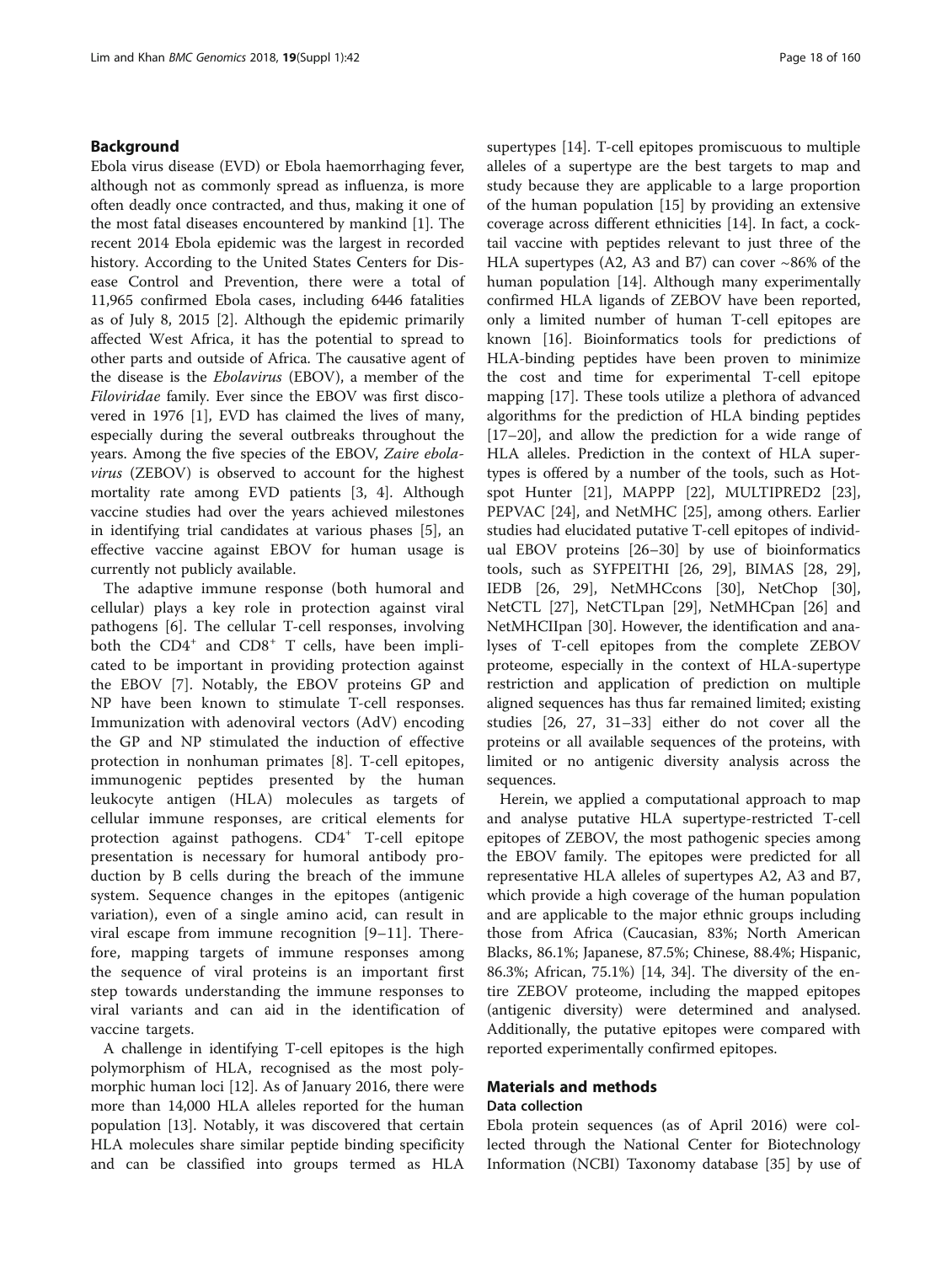the taxonomy identifier (ID) "186538" for Zaire ebolavirus species. This species has been observed to have the highest mortality among human population compared to the other species of the virus, namely Sudan ebolavirus, Tai Forest ebolavirus (originally Côte d'Ivoire ebolavirus), Reston ebolavirus, and Bundibugyo ebolavirus [[36\]](#page-11-0).

#### Data processing: Cleaning and grouping

The ZEBOV genome consists of a single-stranded negative sense RNA, which is approximately 19 kb long, and encodes for nine proteins, namely glycoprotein (GP), nonstructural soluble glycoprotein (sGP), second secreted glycoprotein (ssGP), nucleoprotein (NP), virion structural proteins (VP40, VP35, VP30, VP24), and RNA-dependent RNA polymerase (L). Reference sequences for each protein were obtained from the NCBI RefSeq Database [[37](#page-11-0)] (NP: NP\_066243.1; VP35: NP\_066244.1; VP40: NP\_066 245.1; GP: NP\_066246.1; sGP: NP\_066247.1; ssGP: NP\_066248.1; VP30: NP\_066249.1; VP24: NP\_066250.1; L: NP\_066251.1). The protein sequences downloaded through the NCBI Taxonomy Database were used to build a local searchable BLAST [\[38\]](#page-11-0) database. Each RefSeq reference protein sequence was used as a query for a BLAST search against the database to extract and group sequences of the protein. The BLAST results were manually inspected to remove irrelevant hits, which included non-EBOV fragments and non-ZEBOV protein sequences. Moreover, the inspection revealed that some sequences were polyprotein, which included sequences of the immediate neighbouring protein. For example, a number of the NP sequences contained fragments of VP35 and vice versa. Thus, VP35 fragments in NP sequences were removed and added to the collection of VP35 dataset, and vice versa. Full-length and partial duplicate sequences (100% identity) of each protein were removed from the dataset. The related GP protein sequences (GP, sGP and ssGP) were split into two parts with respect to the length: the first 295 amino acids were a common region, and thus, were referred to as the "Pre-295 All GP"; the remaining part differed in length between the three GP proteins due to different reading frame translation [[39](#page-11-0)], and thus were accordingly referred to as "Post-295 GP", "Post-295 sGP", and "Post-295 ssGP" (was not studied as it consisted of only less than 5 amino acids). All the GP parts were collectively referred to as "All GP". Protein sequences were aligned by use of ClustalOmega [[40](#page-11-0)] (default settings) and manually inspected for misalignments.

#### Diversity of ZEBOV proteome

The diversity of ZEBOV proteome was measured by use of Shannon's entropy [[41](#page-12-0)–[43](#page-12-0)]. This was done for overlapping nonamers  $(1-9, 2-10, \text{ etc.})$  of the aligned sequences of each protein. Window size of nine was chosen for immunological applications [\[41, 42\]](#page-12-0): it is the

typical length of HLA class I T-cell epitopes and the core length of the HLA class II epitopes. The entropy of a given nonamer position  $(x)$  in a sequence alignment is defined as:

$$
H(x) = -\sum_{i=1}^{n(x)} p(i, x) \log_2 p(i, x)
$$

where  $p(i, x)$  represents the probability of a particular nonamer peptide  $i$  at position  $x$ . The entropy value increases as the total number of peptides,  $n(x)$ , present at the position  $x$  increases. The entropy value drops in cases where a certain peptide is dominant at the position x. Highly conserved regions yield low entropy values, approaching zero when there is a complete (100%) conservation. Only nonamer peptides of valid amino acids at position  $x$  were analyzed. Nonamers containing gaps were ignored in the calculation of the entropy. The entropy bias is inversely proportional to the sample size N [[44\]](#page-12-0), where as N increases to  $\infty$ , bias reduces, approaching zero. Given the finite number of sequences studied, a correction to the estimation of the entropy value at a nonamer position  $x$  was performed by randomly sampling N into smaller datasets of sequences. Entropy values were computed for all the datasets and then plotted against 1/N. Extrapolating the linear regression of the entropy values by using line of best fit to 1/N of zero will yield the estimated entropy at position  $x$ when N is large (approaching  $\infty$ ).

## Identification of known EBOV HLA ligands or T-cell epitopes

Experimentally validated MHC ligands or T-cell epitopes for EBOV were obtained from the Immune Epitope Database and Analysis Resource (IEDB) (as of January 2017). All linear human T-cell epitopes relevant to EBOV from positive assays, such as T cell assays or HLA (human MHC) ligand assays, were downloaded, analysed, and compared with the predicted epitopes.

## Prediction of T-cell epitopes within the ZEBOV proteome

T-cell epitopes were predicted by use of a local copy of NetCTLpan 1.1 [[45\]](#page-12-0), with default parameters. The method integrates prediction of various stages of the antigen processing pathway: MHC class I peptide binding (by use of artificial neural networks; ANN), proteasomal C terminal cleavage (ANN) and TAP transport efficiency (weight matrix). The predictive performance of the NetCTLpan has been reported to outperform other state-of-the-art class I epitope prediction methods [[46\]](#page-12-0). Prediction was done for peptide length of nine and for the representative alleles of the supertypes A2 (A\*0201, A\*0202, A\*0203, A\*0204, A\*0205, A\*0206, A\*0207, A\*0214, A\*0217, A\*6802, A\*6901), A3 (A\*0301,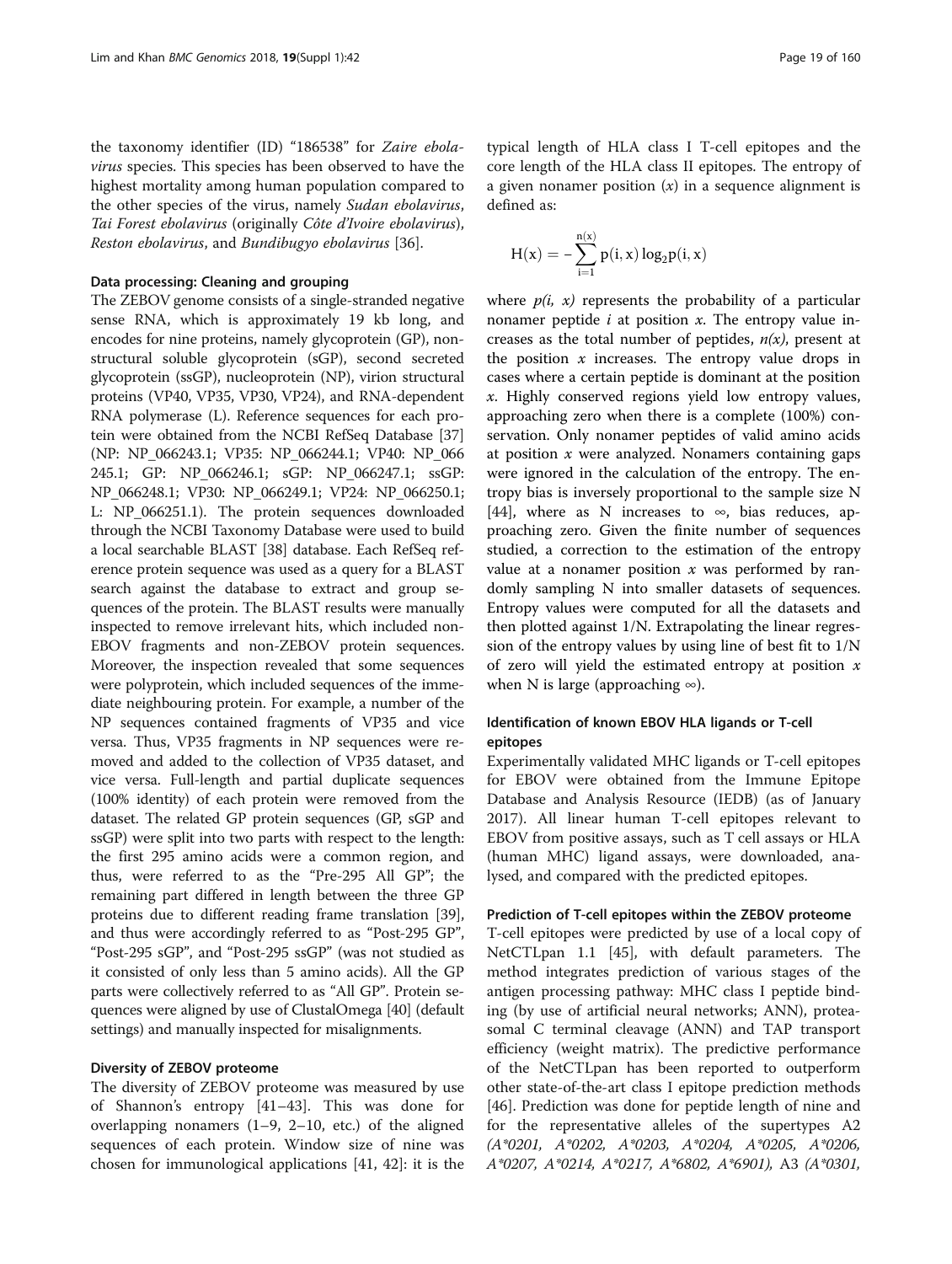<span id="page-3-0"></span>A\*1101, A\*3101, A\*3301, A\*3303, A\*6601, A\*6801, A\*7401), and B7 (B\*0702, B\*0703, B\*0705, B\*1508, B\*3501, B\*3503, B\*4201, B\*5101, B\*5102, B\*5103, B\*5301, B\*5401, B\*5501, B\*5502, B\*5601, B\*6701,  $B*7801$ ). Since a peptide may not be predicted as an epitope for every representative allele of a supertype, a 50% cut-off was set to determine a putative supertypespecific epitope (i.e. peptides predicted as epitopes for at least half of the representative alleles were selected). The A2, A3 and B7 supertypes were chosen because they are reported to provide a wide population coverage (86%) [[14\]](#page-11-0) and are relevant to African and other ethnicities. An epitope frequency table for each protein was created from the non-redundant list of predicted supertypespecific epitopes. These were then mapped to the respective protein alignments for an overview of the epitope distributions and identification of possible hotspots (a cluster of at least three or more overlapping epitopes) [[47\]](#page-12-0). Putative epitopes that were interleaved by one or more gaps in the alignment or those that contained unknown amino acid "X" were excluded from any analysis.

## Antigenic diversity of putative supertype-specific T-cell epitopes

All sequences at each of the mapped, putative epitope alignment positions were extracted and analysed for antigenic diversity. The different epitope and nonepitope sequences at the position and their individual frequency were noted. The entropy of the position, individual frequency of the putative epitope sequences versus the non-epitope sequences and the amino acid

| <b>Table 1</b> Number and distribution of redundant and non- |  |
|--------------------------------------------------------------|--|
| redundant ZEBOV sequences                                    |  |

| Protein          | Redundant<br>sequences | Non-redundant<br>sequences | Sequence<br>reduction (%) <sup>a</sup> |
|------------------|------------------------|----------------------------|----------------------------------------|
| <b>NP</b>        | 1714                   | 208                        | 87.86                                  |
| <b>VP35</b>      | 1753                   | 125                        | 92.86                                  |
| <b>VP40</b>      | 1714                   | 109                        | 93.64                                  |
| All GP           | 3827                   | 353                        | 90.78                                  |
| <b>VP30</b>      | 1665                   | 66                         | 96.03                                  |
| VP <sub>24</sub> | 1715                   | 69                         | 95.97                                  |
| L                | 1710                   | 342                        | 80.00                                  |
| Total            | 14,098                 | 1272                       | 90.97                                  |

<sup>a</sup>Rounded to two decimal places

substitutions between the putative epitope sequences at the same position were assessed.

## Functional and structural analyses of the predicted epitopes

The known and putative structural and functional properties of the predicted epitopes were searched in the literature and by use of Pfam [\[48](#page-12-0)], InterPro [\[49](#page-12-0)], and CDD databases [\[50](#page-12-0)]. Where possible, the sequences were mapped onto the three-dimensional (3-D) structures of available ZEBOV antigen in the PDB database [\[51](#page-12-0)] by use of Molsoft ICM Browser.

## Results

#### ZEBOV protein sequence dataset

A total of 14,113 Zaire ebolavirus protein sequences were retrieved from the NCBI Taxonomy Database. This



aligned nonamer (nine amino acids) position (1–9, 2–10, etc.) of ZEBOV proteins. The x-axis represents the position along the length of the protein and the y-axis represents the entropy value, which is indicative of the level of variability at the corresponding nonamer positions, with a zero representing completely conserved sites and high entropy values of more than 1 marking diverse sites. "Post-295 ssGP" is not shown because it was not analysed (see Methods)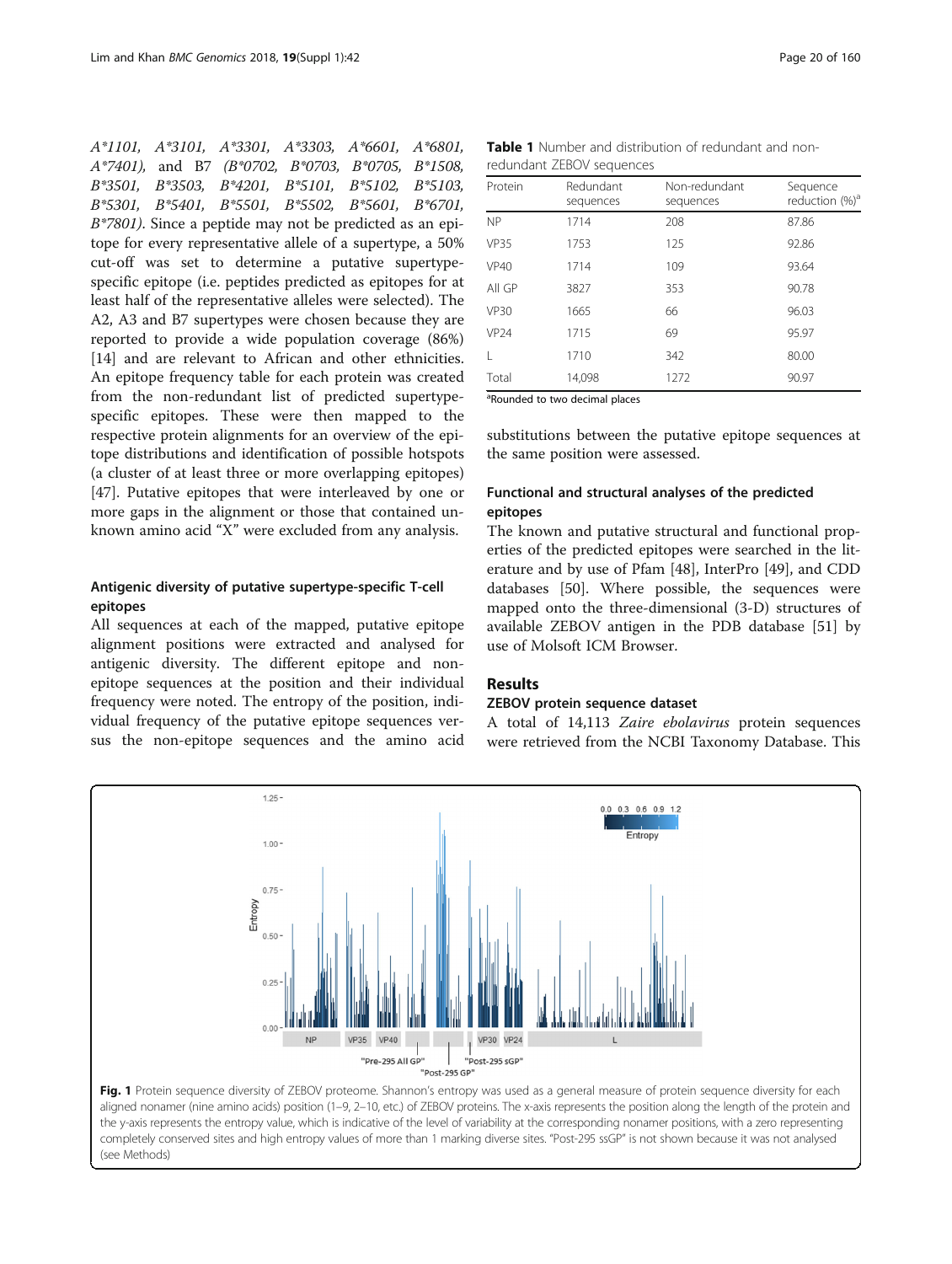included 19 non-ZEBOV sequences, which were removed, and four polyprotein sequences (see Methods), which provided additional four sequences, and thus, resulting in a total of 14,098 relevant sequences. The removal of duplicate sequences reduced the number of sequences by ~91% to 1272: 208 (NP), 125 (VP35), 109 (VP40), 353 (GP, sGP, ssGP), 66 (VP30), 69 (VP24) and 342 (L) (Table [1](#page-3-0)). VP30 had the most redundant sequences ( $\sim$ 96%), while L had the least ( $\sim$ 80%).

### Diversity of ZEBOV proteome

The entropy of the proteins ranged from 0 to  $\sim$ 1.2 (Fig. [1](#page-3-0)), with numerous regions of low entropy, indicating that the viral proteome is generally highly conserved (average proteome-wide entropy of 0.16; Additional file [1](#page-10-0)). Among the proteins, the most diverse was "Post-295 sGP" (average entropy of 0.51), while the most conserved was L (average entropy of 0.08). The "Post-295 GP" had the second highest average entropy (0.36), but included some of the most diverse positions of the proteome. Approximately 40% of the nonamer positions of L were completely conserved (zero entropy). The virion structural proteins (VP40, VP35, VP30, and VP24) generally had low entropy regions interspersed by relatively high entropy positions. The nucleoprotein (NP) and "Pre-295 All GP" showed a similar pattern, with relatively diverse positions at the N- and C-termini and low entropy regions in the centre.

## Experimentally validated HLA ligands and T-cell epitopes of ZEBOV

A total of 840 HLA ligands of ZEBOV, of which three are T-cell epitopes, have been experimentally mapped and reported in the IEDB (Additional file [2\)](#page-10-0). All the nine ZEBOV proteins have been mapped of T-cell epitopes/ HLA ligands (Table 2), and are chiefly reported for NP and "All GP", and they thus appear to be most immunogenic; these two proteins are also most packed with reported epitopes over the length. As many as 43 HLA alleles have been investigated and of these 11 are representative alleles of the A2 (HLA-A\*02:01, HLA-A\*02:03, HLA-A\*02:06, HLA-A\*68:02, HLA-A\*69:01), A3 (HLA-A\*03:01, HLA-A\*11:01, HLA-A\*31:01), and B7 (HLA-B\*07:02, HLA-B\*35:01, HLA-B\*51:01) supertypes studied herein. Notable alleles that have been validated by a large number of reported studies are the HLA-A\*02:01 (A2 supertype), HLA-A\*03:01 (A3), HLA-A\*11:01 (A3) and HLA-B\*07:02 (B7). None of the HLA ligands were tested for at least half of the representative alleles of the A2, A3, and B7 supertypes, however, 111 appeared to be promiscuous to two or more of the representative alleles of at least one of the three supertypes.

| Table 2 Number of reported experimentally mapped human      |  |  |  |
|-------------------------------------------------------------|--|--|--|
| T-cell epitopes/HLA ligands of ZEBOV by protein and alleles |  |  |  |

| Protein/HLA allele <sup>a</sup> | <b>NP</b>                | <b>VP35</b>              | <b>VP40</b>              | "All GP"                 | <b>VP30</b>              | <b>VP24</b>                   | L                        | Total          |
|---------------------------------|--------------------------|--------------------------|--------------------------|--------------------------|--------------------------|-------------------------------|--------------------------|----------------|
| HLA-A*01:01                     | 29                       | $\overline{a}$           | L.                       | 15                       | 1                        | 2                             | 3                        | 50             |
| HLA-A*02:01                     | 412                      | ۳                        | 2                        | 362                      | 1                        | 2                             | 9                        | 788            |
| HLA-A*02:03                     | $\overline{\phantom{0}}$ | $\overline{\phantom{0}}$ |                          | $\overline{\phantom{0}}$ |                          | $\overline{\phantom{0}}$      | 1                        | 1              |
| HLA-A*02:06                     | L.                       | ÷                        | L.                       |                          | $\overline{\phantom{0}}$ | i,                            | 1                        | 1              |
| HLA-A*03:01                     | 116                      | $\overline{\phantom{0}}$ | $\overline{2}$           | 94                       | 1                        | $\overline{2}$                | 1                        | 216            |
| HLA-A*03:19                     | $\overline{\phantom{0}}$ | $\overline{a}$           | $\overline{\phantom{0}}$ | $\overline{\phantom{0}}$ | $\overline{\phantom{0}}$ | $\overline{\phantom{0}}$      | 1                        | 1              |
| HLA-A*11:01                     | 145                      | $\overline{\phantom{0}}$ | 1                        | 132                      | 1                        | $\overline{\phantom{0}}$      | 1                        | 280            |
| HLA-A*23:01                     | $\qquad \qquad -$        | $\overline{\phantom{0}}$ | $\overline{a}$           | $\overline{\phantom{0}}$ | $\overline{\phantom{0}}$ | $\overline{a}$                | 2                        | $\overline{2}$ |
| HLA-A*24:02                     | 289                      | ۳                        | 1                        | 272                      | L.                       | 1                             | 4                        | 567            |
| HLA-A*24:03                     | 1                        | ۳                        | 1                        | $\overline{\phantom{0}}$ | $\overline{\phantom{0}}$ | 1                             | 5                        | 8              |
| <b>HLA-A*26:01</b>              | 2                        | ÷                        | 1                        | 3                        | L.                       | 1                             | 5                        | 12             |
| HLA-A*26:02                     |                          |                          |                          |                          |                          |                               | $\overline{2}$           | $\overline{2}$ |
| HLA-A*26:03                     | $\overline{\phantom{0}}$ | $\overline{\phantom{0}}$ | $\overline{a}$           | $\overline{\phantom{0}}$ | $\overline{\phantom{0}}$ | $\overline{\phantom{0}}$      | 1                        | 1              |
| HLA-A*30:01                     |                          | $\overline{\phantom{0}}$ | $\overline{\phantom{0}}$ | $\overline{\phantom{0}}$ | $\overline{\phantom{0}}$ | $\overline{a}$                | 2                        | 2              |
| HLA-A*31:01                     | $\overline{\phantom{0}}$ | 1                        | $\qquad \qquad -$        | 3                        | 1                        | $\qquad \qquad -$             | 2                        | 7              |
| HLA-A*32:07                     | $\overline{\phantom{a}}$ | $\overline{\phantom{0}}$ | $\overline{a}$           | 1                        | $\overline{\phantom{0}}$ | ÷                             | L.                       | 1              |
| HLA-A*32:15                     | $\overline{\phantom{0}}$ | $\overline{\phantom{0}}$ | $\overline{\phantom{0}}$ | 1                        | $\overline{\phantom{0}}$ | ۳                             | ۳                        | 1              |
| HLA-A*68:02                     | ۳                        | $\overline{\phantom{0}}$ | ۳                        | $\overline{\phantom{0}}$ | $\overline{\phantom{0}}$ | $\overline{\phantom{0}}$      | 3                        | 3              |
| HLA-A*68:23                     | -                        | $\overline{a}$           | $\overline{\phantom{0}}$ | 1                        | $\overline{\phantom{0}}$ | $\overline{a}$                | $\overline{\phantom{0}}$ | 1              |
| HLA-A*69:01                     | $\overline{\phantom{0}}$ | $\overline{a}$           | $\overline{a}$           | $\overline{\phantom{0}}$ | $\overline{\phantom{0}}$ | $\overline{\phantom{0}}$      | 2                        | $\overline{2}$ |
| HLA-B*07:02                     | 75                       | 1                        | $\overline{2}$           | 76                       | 1                        | $\overline{2}$                | 4                        | 161            |
| HLA-B*08:01                     | 70                       | $\overline{\phantom{0}}$ | 1                        | 44                       | 1                        | 1                             | $\overline{a}$           | 117            |
| HLA-B*15:01                     | 144                      | 3                        | 4                        | 85                       | 1                        | 3                             | 7                        | 247            |
| HLA-B*15:17                     | $\overline{\phantom{0}}$ | $\overline{\phantom{0}}$ | $\overline{a}$           | $\overline{\phantom{0}}$ | $\overline{\phantom{0}}$ | $\overline{a}$                | 3                        | 3              |
| HLA-B*15:42                     | $\overline{\phantom{0}}$ | $\overline{\phantom{0}}$ | 1                        | 1                        | $\overline{\phantom{0}}$ | Ĭ.                            | 2                        | $\overline{4}$ |
| HLA-B*27:05                     | 1                        | ۳                        | 1                        | 2                        | 1                        | 1                             | 2                        | 8              |
| HLA-B*35:01                     | 4                        | $\overline{\phantom{0}}$ | 3                        | 1                        | 2                        | 1                             | 9                        | 20             |
| HLA-B*39:01                     | 2                        | $\overline{\phantom{0}}$ |                          | 1                        | $\overline{a}$           | 1                             | 4                        | 8              |
| HLA-B*40:01                     | 4                        | $\overline{\phantom{0}}$ | 2                        | 5                        | 1                        | 2                             | 4                        | 18             |
| HLA-B*45:06                     |                          | $\overline{\phantom{0}}$ | 1                        | 1                        |                          | ۰                             | 2                        | 4              |
| HLA-B*46:01                     | $\overline{\phantom{0}}$ | -                        |                          | $\overline{\phantom{0}}$ |                          | $\overline{\phantom{0}}$      | 1                        | 1              |
| HLA-B*51:01                     | 1                        | $\overline{\phantom{0}}$ |                          |                          |                          | $\overline{\phantom{0}}$      | L.                       | 1              |
| HLA-B*57:01                     | -                        | -                        | -                        | -                        | -                        | -                             | 1                        | 1              |
| HLA-B*58:01                     | 2                        | 1                        | 1                        | 3                        | 1                        | 1                             | 5                        | 14             |
| HLA-B*83:01                     |                          |                          | 1                        | 1                        |                          |                               | $\overline{2}$           | 4              |
| HLA-C*03:03                     | 1                        | $\overline{\phantom{0}}$ | $\overline{\phantom{0}}$ | 1                        | $\overline{\phantom{0}}$ | $\overline{\phantom{0}}$      | 1                        | 3              |
| HLA-C*04:01                     |                          | $\overline{\phantom{0}}$ | 1                        | 1                        |                          | $\overline{\phantom{0}}$      | $\overline{2}$           | $\overline{4}$ |
| HLA-C*05:01                     | $\overline{\phantom{0}}$ | $\overline{\phantom{0}}$ | $\overline{\phantom{0}}$ | $\overline{\phantom{0}}$ | $\overline{\phantom{0}}$ | 1                             | $\overline{\phantom{0}}$ | 1              |
| HLA-C*06:02                     | 1                        | $\overline{a}$           | L.                       | $\overline{\phantom{0}}$ |                          | $\overline{a}$                | $\overline{2}$           | 3              |
|                                 |                          |                          |                          |                          |                          |                               |                          |                |
| HLA-C*07:02                     |                          | ۳                        |                          | $\overline{\phantom{0}}$ | $\overline{\phantom{0}}$ | ۳<br>$\overline{\phantom{0}}$ | 1                        | 1              |
| HLA-C*12:03                     |                          | 1                        |                          | $\overline{\phantom{0}}$ | $\overline{\phantom{0}}$ |                               | $\overline{a}$           | 1              |
| HLA-C*14:02                     |                          | $\overline{\phantom{0}}$ | $\overline{\phantom{0}}$ |                          |                          | 1                             | 1                        | $\overline{2}$ |
| HLA-C*15:02                     |                          | $\overline{a}$           | $\overline{\phantom{0}}$ |                          | $\overline{\phantom{0}}$ | $\overline{\phantom{0}}$      | 1                        | 1              |
| <b>TOTAL</b>                    | 1299                     | 7                        | 26                       | 1106                     | 13                       | 23                            | 99                       | 2573           |

The number is larger than 840 HLA ligands reported because an allele was often studied for more than allele.<sup>a</sup> Representative alleles are in bold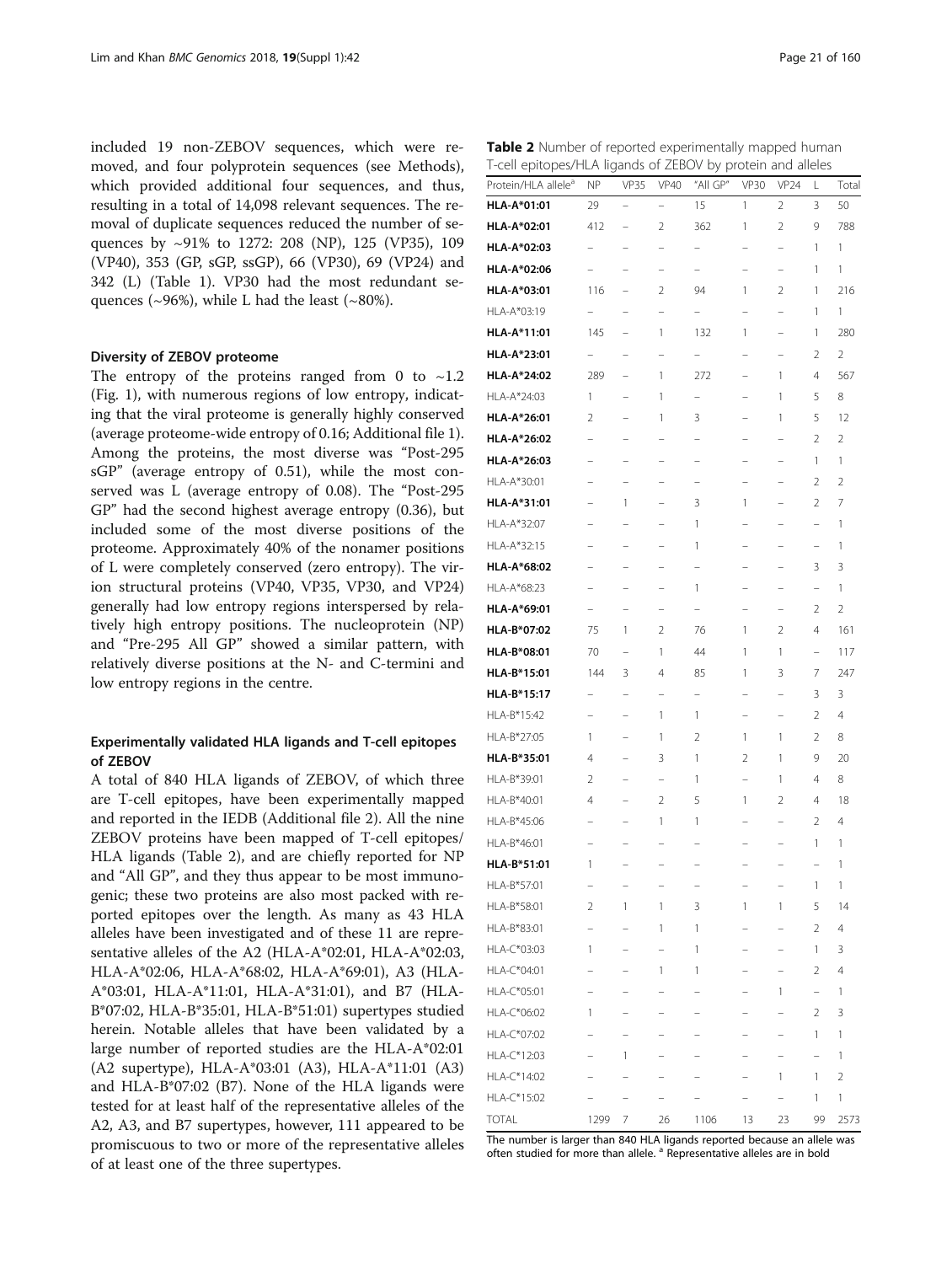## Potential T-cell epitopes and hotspots within ZEBOV proteome

A total of 185 epitopes were predicted for the three HLA-supertypes: 82 (A2), 37 (A3) and 66 (B7) (Additional files [3](#page-10-0) and [4\)](#page-10-0). Notably, L was highly enriched (the percentage of the proteome-wide predicted epitopes that are found in a given protein; the number of epitopes found in a protein divided by the total number of proteome predicted epitopes, converted as a percentage) of the epitopes  $(\sim 53\%)$ , while "Post-295 sGP"  $(\sim 3\%)$  had the least. Many of the epitopes were localized at the same position as the others, resulting in a reduction to 125 epitope positions (Fig. 2): NP (12), VP35 (4), VP40 (14), "Pre-295 All GP" (4), "Post-295 GP" (10), "Post-295 sGP" (2), VP30 (6), VP24 (6) and L (67). It was not L, but VP40 which was most packed (the percentage of the length of the protein spanned by the predicted epitopes over the total length of the protein) with epitopes over the protein length, while "Post-295 sGP" had the least.

Mapped epitope alignment positions generally showed low entropy, ranging from 0 at multiple locations to 0.93

(position 367 of GP). A majority (119/125) of the positions were highly conserved, with entropy <0.5 (Additional file [4](#page-10-0)). Eighty (80) of the alignment positions from "Post-295 GP", VP30, and L corresponded to reported functional motifs/domains (Additional file [4](#page-10-0)). The structural localization of 38 of the epitopes from NP, VP35, VP40, "Pre-295 All GP", "Post-295 GP", VP 30 and VP24 was largely (24) partially exposed, 11 exposed and three buried at the surface of the corresponding PDB structures.

A number of the putative A2 supertype epitopes clustered to form hotspots: L protein, 1464-LLYSFGAFV SYYL-1476 and 1487-TLDNFLYYLTTQIHNL-1503. None of the putative epitopes were predicted for more than one supertype.

Twenty-four of the putative epitope sequences (12 completely conserved) matched reported experimentally validated HLA ligands/T-cell epitopes of A2, A3 and/or B7 supertype representative allele restrictions (Table [3](#page-6-0)). Eleven (11) of these putative epitopes were predicted for A2 supertype, five for A3 and eight for B7. At least one representative allele had been experimentally tested for



validated HLA T-cell epitopes/HLA ligands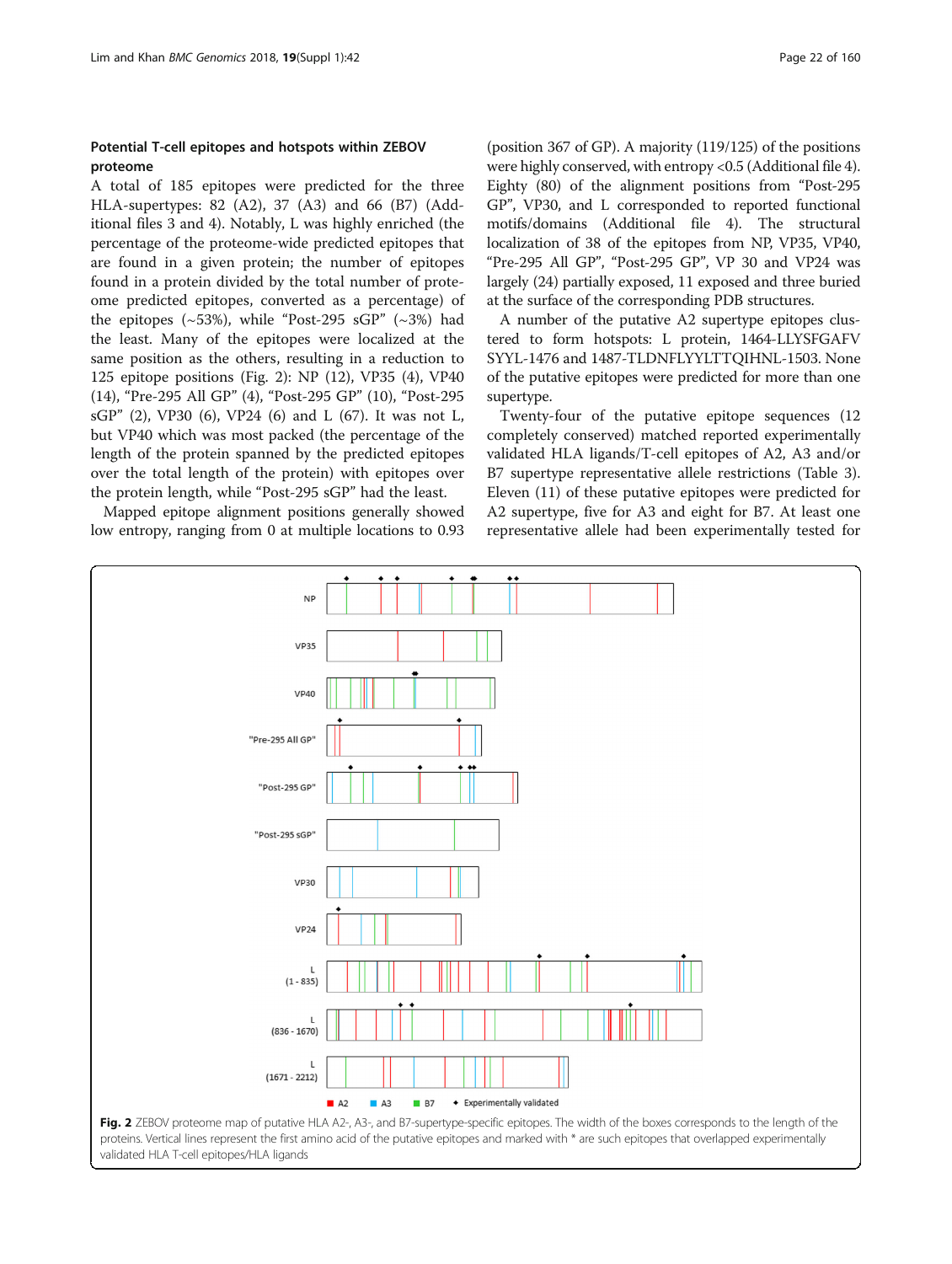<span id="page-6-0"></span>Table 3 Reported human T-cell epitopes/HLA ligands of ZEBOV that matched the predicted epitopes

| Protein          | Sequence         | NetCTLpan<br>supertype | Antigen specific<br>T-cell response                   |  |
|------------------|------------------|------------------------|-------------------------------------------------------|--|
|                  |                  | prediction             | HLA alleles assessed                                  |  |
| <b>NP</b>        | IPVYQVNNL        | B7                     | B7: HLA-B*07:02                                       |  |
|                  | RLEELLPAV        | A2                     | A2: HLA-A*02:01                                       |  |
|                  | <b>FLSFASLFL</b> | A2                     | A2: HLA-A*02:01                                       |  |
|                  | HPLARTAKV        | B7                     | B7: HLA-B*07:02,<br>HLA-B*35:01,<br>HLA-B*51:01       |  |
|                  | GLFPQLSAI        | A2                     | A2: HLA-A*02:01                                       |  |
|                  | FPOLSAIAL        | B7                     | A2: HLA-A*02:01<br>B7: HLA-B*07:02                    |  |
|                  | QTNAMVTLR        | A3                     | A3: HLA-A*03:01,<br>HLA-A*11:01                       |  |
|                  | KLTEAITAA        | A2                     | A2: HLA-A*02:01                                       |  |
| <b>VP40</b>      | LPQYFTFDL        | B7                     | B7: HLA-B*07:02,<br>HLA-B*35:01                       |  |
|                  | FTFDLTALK        | A3                     | A3: HLA-A*03:01,<br>HLA-A*11:01                       |  |
| "Pre-295 All GP" | ILFQRTFSI        | A2                     | A2: HLA-A*02:01<br>A3: HLA-A*03:01,<br>$HI A-A*11:01$ |  |
|                  | FLLOLNETI        | A2                     | A2: HLA-A*02:01                                       |  |
| "Post-295 GP"    | MASENSSAM        | В7                     | A2: HLA-A*02:01<br>B7: HLA-B*07:02                    |  |
|                  | LITNTIAGV        | A2                     | A2: HLA-A*02:01                                       |  |
|                  | LANETTQAL        | Β7                     | B7: HLA-B*07:02,<br>HLA-B*35:01                       |  |
|                  | RTFSILNRK        | A3                     | A2: HLA-A*02:01<br>A3: HLA-A*03:01,<br>HLA-A*11:01    |  |
|                  | KAIDFLLQR        | A3                     | A2: HLA-A*02:01<br>A3: HLA-A*03:01,<br>HLA-A*11:01    |  |
| <b>VP24</b>      | VLSDLCNFL        | A2                     | A2: HLA-A*02:01                                       |  |
| L                | IISDLSIFI        | A2                     | A2: HLA-A*02:01,<br>HLA-A*69:01                       |  |
|                  | LLADGLAKA        | A2                     | A2: HLA-A*02:01,<br>HLA-A*69:01                       |  |
|                  | HSGFIYFGK        | A3                     | A3: HLA-A*11:01,<br>HLA-A*31:01                       |  |
|                  | KLINTLFHA        | A2                     | A2: HLA-A*02:01                                       |  |
|                  | TPVMSRFAA        | В7                     | B7: HLA-B*07:02,<br>HLA-B*35:01                       |  |
|                  | KPTFKHASV        | B7                     | B7: HLA-B*07:02                                       |  |

each putative epitope, with as many as two (predicted for A2), five (A3), and four (B7) putative epitopes appearing to be promiscuous empirically for A2 (experimentally tested with two alleles), A3 (two alleles) and B7 (two or three alleles for a peptide) supertypes, respectively.

## Antigenic diversity of putative HLA supertype-specific Tcell epitopes

Thirty (30) of the 125 mapped positions had a single putative epitope each that was completely conserved among all the sequences (100% incidence) and may be attractive for vaccine design (Table [4\)](#page-7-0). The remaining (95) positions had one or more putative epitopes, with or without non-epitope variants (Fig. [3](#page-8-0)). The majority (57) of these exhibited a dominant putative epitope sequence (~88-99% incidence), while the other positions (38) comprised of only low incidence putative epitopes (<  $1 - \sim 9\%$  each), dominated by a single non-epitope variant  $({\sim}86-99%)$ , and often accompanied by other low incidence non-epitope variants ( $< 1 - 8\%$ ).

Thirty-nine (39) of the 125 epitope positions had more than one putative epitope to allow comparison of acceptable substitution (i.e. positions with a completely conserved epitope or only one epitope were not included in this analysis). Such positions had two to as many as five epitope sequences (only two positions had five:  $VP35_{312}$  and  $VP40_{316}$ ); the dominant (% incidence) among the putative epitope sequences at the position served as the reference sequence. A total of 46 distinct amino acid substitutions (irrespective of the amino acid positions in the nonamer) were observed between the putative epitopes at these positions (Additional file [4](#page-10-0); Fig. [4](#page-9-0)): 18 for A2, 8 for A3 and 20 of B7. All of the epitopes exhibited only one amino acid substitution in the sequence, except seven that had two substitutions each over the epitope length and six with at least three substitutions each over the epitope length (Additional file [5\)](#page-10-0). The most common substitution was between Alanine (A) and Threonine (T) for A2, Alanine (A) and Threonine (T), Arginine (R) and Lysine (K), and Isoleucine (I) and Threonine (T) for A3, and Isoleucine (I) and Valine (V) for B7 (Fig. [4\)](#page-9-0). Peptide amino acid positions with the most number of substitution were position 6 (14 substitutions), followed by position 7 and 9 (both with 10 substitutions) (Additional file [5](#page-10-0)). Position 2 showed only two substitutions (Leucine (L) to Methionine (M) and Alanine (A) to Threonine (T)) for A2 supertype (Fig. 4), and none for the others (although no substitution, the following amino acids were observed at position 2 (Additional file [5](#page-10-0)): Threonine (T)/Alanine (A)/Leucine (L)/Glutamine (Q)/Valine (V)/ Serine (S) for A3 and Proline (P)/Alanine (A) for B7). Several of the putative epitopes were tolerant to multiple amino acid substitutions. Notably, position 312 of VP35 and 316 of VP40 each had a dominant B7 putative epitope sequence with four other sequences, where each had at least one amino acid difference to the dominant putative epitope, but all were predicted to be B7 supertype epitopes despite the antigenic variation.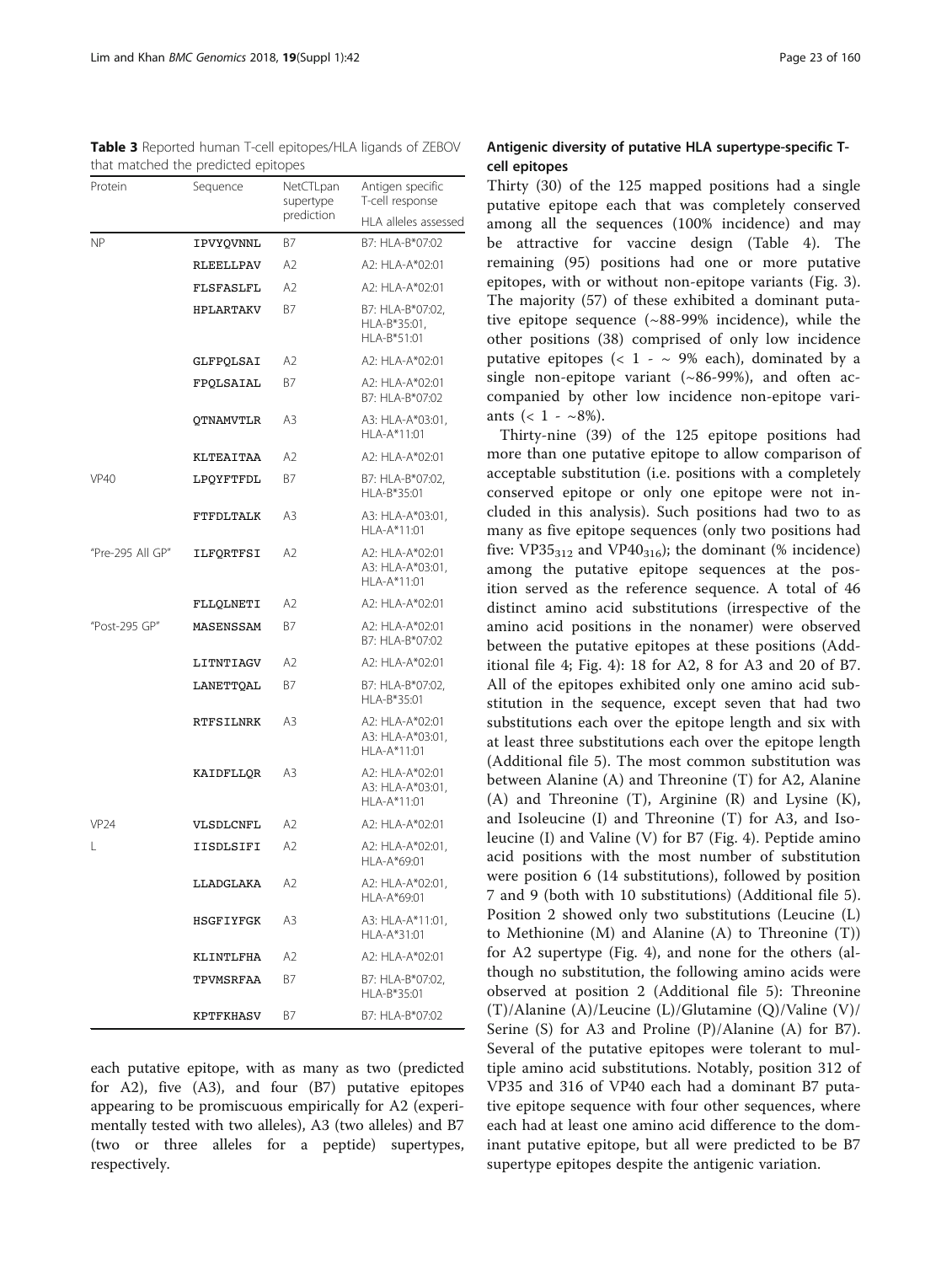<span id="page-7-0"></span>

| Table 4 Candidate vaccine targets for ZEBOV. These are |
|--------------------------------------------------------|
| completely conserved sequences and predicted to be HLA |
| supertype-restricted                                   |

| Protein       | Position | Epitope   | Supertype<br>specificity |
|---------------|----------|-----------|--------------------------|
| NP            | 150      | FLSFASLFL | A2                       |
|               | 265      | HPLARTAKV | <b>B7</b>                |
|               | 311      | GLFPQLSAI | A <sub>2</sub>           |
|               | 313      | FPQLSAIAL | B7                       |
|               | 404      | KLTEAITAA | A <sub>2</sub>           |
| <b>VP40</b>   | 73       | FILEAMVNV | A2                       |
| "Post-295 GP" | 580      | RTFSILNRK | A3                       |
|               | 588      | KAIDFLLQR | A3                       |
|               | 667      | ALFCICKFV | A <sub>2</sub>           |
| <b>VP30</b>   | 171      | LTLCAVMTR | A3                       |
| L             | 45       | KLPKHIYRL | A2                       |
|               | 293      | KIIKFLEPL | A <sub>2</sub>           |
|               | 409      | CVFKYSIAK | A3                       |
|               | 568      | YPTRNVQTL | B7                       |
|               | 580      | LLADGLAKA | A <sub>2</sub>           |
|               | 780      | TSACGIFLK | A <sub>3</sub>           |
|               | 786      | FLKPDETFV | A <sub>2</sub>           |
|               | 795      | HSGFIYFGK | A3                       |
|               | 999      | KLINTLFHA | A <sub>2</sub>           |
|               | 1024     | TPVMSRFAA | B7                       |
|               | 1316     | FQNVINYAV | A <sub>2</sub>           |
|               | 1208     | KPKCPSAAL | B7                       |
|               | 1453     | TTHFLTYPK | A3                       |
|               | 1494     | YLTTQIHNL | A <sub>2</sub>           |
|               | 1511     | KPTFKHASV | B7                       |
|               | 1816     | KLDEVLWEI | A2                       |
|               | 1979     | APFFATGYL | B7                       |
|               | 2004     | LTNFLSTTR | A <sub>3</sub>           |
|               | 2192     | KLIERLTGL | A <sub>2</sub>           |
|               | 2202     | SLFPDGLYR | A3                       |

## **Discussions**

In this study, we mapped and analysed putative HLA-A2, -A3, and -B7 supertype-restricted T-cell epitopes of ZEBOV, the most pathogenic species among the EBOV family. The large number of ZEBOV sequences (14,098) analysed, isolated from different geographical regions of Africa and from as early as 1992, offered information for a broad survey of EBOV protein diversity in nature and their relevance as targets of immune responses. Although a large number of ZEBOV sequences are reported in the NCBI Protein Database, only  $\sim$ 9% were non-redundant. The redundant sequences were present in each of the protein datasets at about relatively similar levels, with no specific preference for any of the protein. Analysis of the duplicate sequence records showed difference in data for the geographical location, isolate and/ or biosample fields. This is likely a result of ebola surveillance programs that end up identifying largely identical or highly similar circulating isolates. Although to some extent the redundancy may be accepted as a reflection of the incidence of the corresponding EBOV isolates in nature, the analysis was performed on the non-redundant dataset to minimize sampling bias. However, this introduces potential bias in the entropy values. Removal of duplicate protein sequences will reduce the number of nonamer sequences for all positions of the proteome, and thus increasing the entropy value of each position, the degree of which depends on the number of duplicates removed. The entropy bias was minimized through the correction to the estimation of entropy for large data size.

Entropy analysis revealed that ZEBOV proteome is generally conserved, despite the relatively long evolutionary history of the virus, with reported data of isolates between 1992 and 2016. The lethal nature of the virus to the host and the limited geographical spread of the virus may be contributing factors to the low variability of the virus. As a comparison, the diversity of ZEBOV proteome (max. Entropy of 1.2) is on the lower side compared to other RNA viruses, such as West Nile virus (max. Entropy of  $\sim$ 2) [[42\]](#page-12-0), dengue virus (4 subtypes; max. Entropy of  $\sim$ 4) [[41\]](#page-12-0), influenza A virus (subtype: H1N1; max. Entropy  $\sim$ 3) [[43\]](#page-12-0) and human immunodeficiency virus 1 (clade B; max. Entropy of  $\sim$ 9) [\[52](#page-12-0)]. Like most RNA viruses, the functionally critical L protein, which serves as the replication agent (polymerase) of the virus [\[53](#page-12-0)], was most conserved, while the surface glycoprotein GP, which mediates viral entry into the host [\[53](#page-12-0)] and is target of immune recognition [53], was most diverse.

The availability of reliable computational tools with good reported prediction capability enable systematic screening of candidate T-cell epitopes from larger sets of protein antigens, such as those encoded by complete viral genomes. Putative T-cell epitopes for HLA-A2, -A3, and -B7 supertypes were mapped onto the aligned non-redundant sequences of each ZEBOV protein. Notably, it was observed that the putative epitopes had a propensity to co-localize at select positions of the protein multiple sequence alignment. This preferential localization of the epitopes indicates that they are structural in nature, though the individual epitope sequences may vary (i.e. structure conservation maintained). A similar observation has been made in other studies, such as localization of T-cell epitope clusters to exposed strands of HIV envelope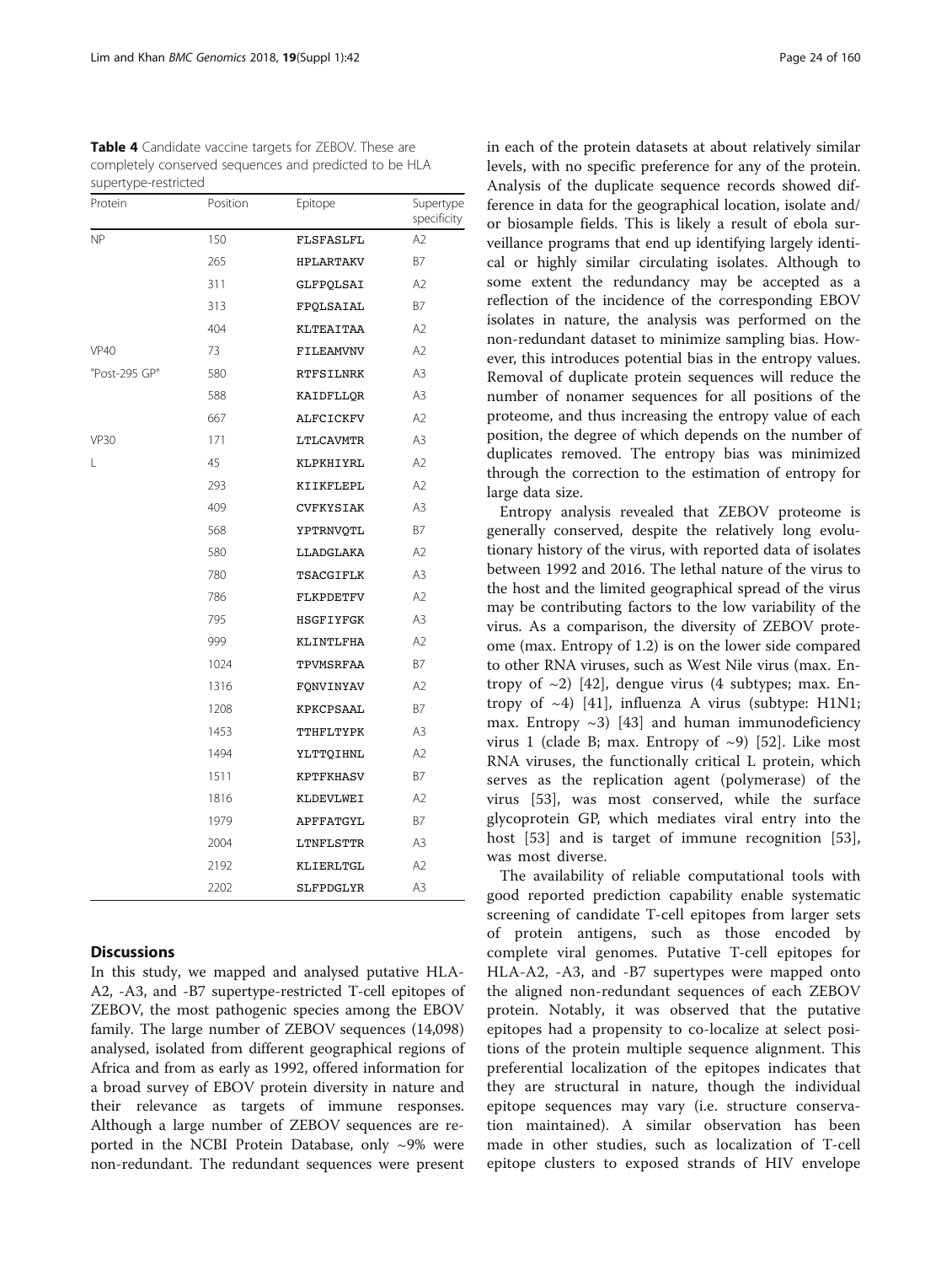<span id="page-8-0"></span>

glycoprotein (clades B and D) [\[54](#page-12-0)] and localization of myoglobin T-cell epitopes at the N-terminus of different myglobin fragments [\[55](#page-12-0)]. This was also observed extensively among the sequences of dengue serotypes, the preferential localization of which even extended to other flaviviruses [[56\]](#page-12-0). A likely explanation of such an extensive conserved localization may be that the physical location of the peptide within the native protein leads to differential antigenic processing and consequent epitope selection [[54\]](#page-12-0). Preferential localization of epitopes across multiple aligned sequences of a protein of a viral species, which extends to variant sequences of homologous proteins of other

species with similar genomic architecture has important implications for epitope-based vaccine design and merits further investigation. This is because the conserved localization may allow design of vaccines that target multiple viral species and provide broad coverage of variants within each species, but may also be a cause for concern of altered-peptide ligand effects [[57\]](#page-12-0). Additionally, the preferential localization can facilitate mapping of immune targets in novel variants by focusing on such regions.

Experimental measurements as validation of computational predictions are necessary for accurate interpretation of results. Computational models that are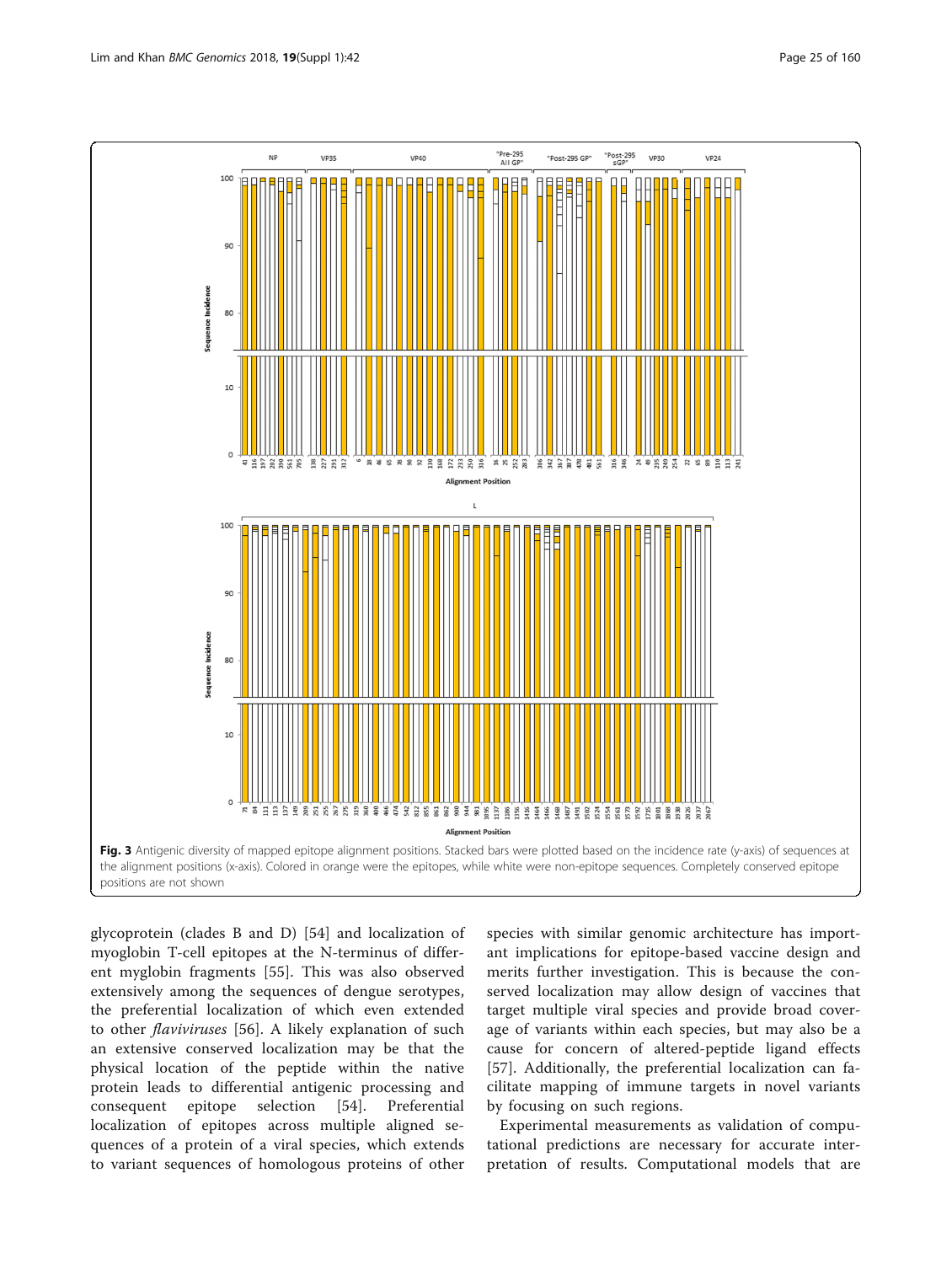<span id="page-9-0"></span>

valid, relevant, and properly assessed for accuracy are useful for planning of complementary laboratory experiments [[17,](#page-11-0) [58\]](#page-12-0). The prediction system NetCTLpan, which was used herein to predict HLA-A2, -A3, and -B7 supertype-restricted epitopes has been trained and rigorously tested using experimentally known peptides [\[45\]](#page-12-0). The tool takes an integrative approach of modelling various aspects of the antigen processing and presentation pathway, and the predictive performance has been shown to surpass other state-of-the-art class I epitope prediction methods. Experimentally validated T-cell epitopes/HLA ligands reported in the public database allow assessment of the reliability of the predictions. Although a large number (840) of human T-cell epitopes/HLA ligands of ZEBOV have been reported, none of them were experimentally

tested for more than half of the supertype representative alleles. Nonetheless, 11 of the putative epitopes appeared to be promiscuous empirically for at least one of the three supertypes.

All the nine ZEBOV proteins have been experimentally mapped of T-cell epitopes/HLA ligands, with a majority reported for NP and "All GP" (primarily the structural GP; not soluble sGP and small soluble ssGP). The putative HLA-A2, -A3, and -B7 supertype-restricted epitopes were predicted herein for each of the ZEBOV proteins. In contrast to the experimental data, which did not include any supertype-restricted epitopes, L was highly enriched and VP40 was most packed with putative epitopes over the protein length. The structural GP has become the main focus in many research efforts as it is the only known protein on the surface of the virus, which is presumed to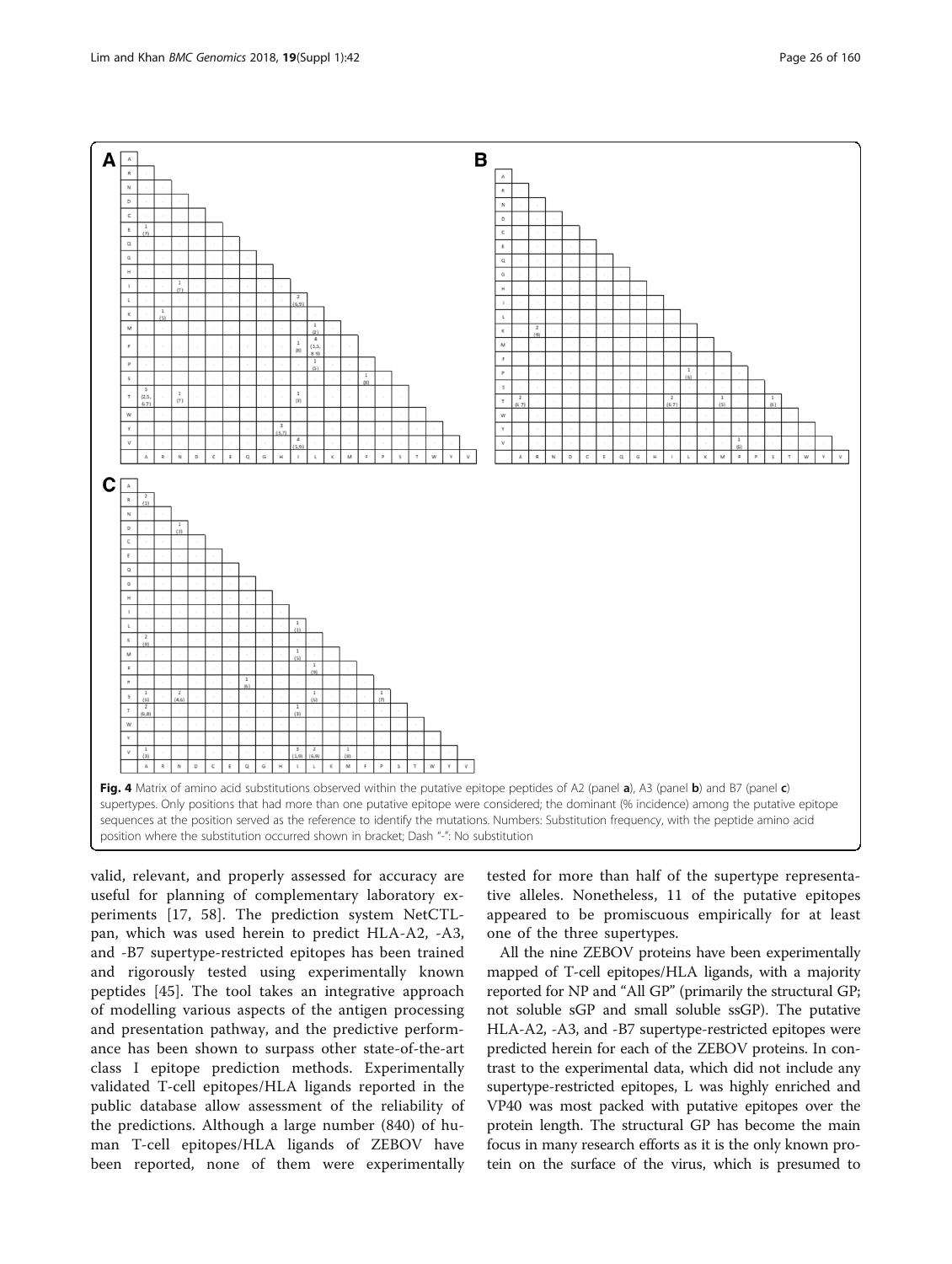<span id="page-10-0"></span>mediate the viral entry into host cells [\[53\]](#page-12-0). Thus, interfering with the viral entry into the host cells may be the earliest protection step against EBOV. Non-structural, soluble glycoprotein, sGP, is proposed to be an efficient binder onto antibodies capable of recognizing membrane-bound GP. The major ribonucleoprotein, NP, aggregates with VP30 to form a complex with VP35 and L which then interacts with the viral genomic RNA to create the nucleocapsid of the EBOV. The proteins VP35 and L are responsible for the transcription and replication of the EBOV genome [\[53\]](#page-12-0). The VP35 is an interferon (IFN) antagonist that blocks the induction of the antiviral immune response [\[53\]](#page-12-0). The VP40 plays an important role in the maturation of the virus through the virion assembly process and is believed to be a potent inhibitor of type I interferon response [[53](#page-12-0), [59](#page-12-0)]. Thirty (30) of the mapped epitope positions in NP, Post-295 GP, L and VP40 had a single epitope that was completely conserved among all the viral sequences (100% incidence). In fact, a majority of the positions were highly conserved, with an entropy <0.5; a number of them corresponded to sites critical to viral structure-function and thus are likely to be evolutionarily robust. These sequences are candidates for consideration of rational epitope-based vaccine design [\[60](#page-12-0), [61\]](#page-12-0), applicable for the general population and effective against a spectrum of ebola variants. The adaptive immune response (both humoral and cellular) plays a key role in protection against viral pathogens [[6\]](#page-11-0). The cellular T-cell responses, involving both the CD4<sup>+</sup> and CD8<sup>+</sup> T cells, have been implicated to be important in providing protection against the EBOV [\[7](#page-11-0)]. Immunization with adenoviral vectors (AdV) encoding the GP and NP stimulated the induction of effective protection in nonhuman primates [\[8](#page-11-0)].

Thirty-nine (39) of the 125 epitope positions had more than one epitope to allow a comparison of acceptable substitution. A total of 46 distinct amino acid substitutions were observed between the putative epitopes at these positions: 18 for A2, 8 for A3 and 20 of B7. Several of the putative epitopes were tolerant to multiple amino acid substitutions. The amino acid substitutions reported herein at the critical peptide positions 2 and those in the C-terminus are in agreement with the amino acids recognised by the representative alleles of each of the supertypes [\[62](#page-12-0)], however the band of antigenic change that did not abrogate peptide recognition was narrower for ZEBOV. Analysis of ZEBOV proteins with an available 3D structure showed no correlation between conservation and localization of the epitopes (buried, partial and exposed), however, the three epitopes observed to be buried were completely conserved. Given the overall low variability of the virus and that the substitutions observed appeared to be conservative in

terms of recognition by the supertype alleles, suggests that epitopes are likely to remain antigenically conserved in general, with a low likelihood of immune escape.

The EBOV is markedly one of the most fatal pathogen and thus far, there are no effective vaccines or therapeutic measures against them. The data herein offers insights into ZEBOV diversity, its evolutionary history, and provides a catalogue of mapped epitopes (experimental and putative), matrix of acceptable epitope substitutions, and candidates for rational vaccine design, which are also attractive for a structure-based design of candidate inhibitory compounds, and improvement of the current diagnostic methods.

## Additional files

[Additional file 1: Figure S1.](dx.doi.org/10.1186/s12864-017-4328-8) Average proteome entropy of each ZEBOV protein and the complete proteome. The entropy values for each protein were 0.16 (NP), 0.21 (VP35), 0.15 (VP40), 0.15 ("Pre-295 All GP"), 0.36 ("Post-295 GP"), 0.51 ("Post-295 sGP"), 0.29 (VP30), 0.30 (VP24) and 0.08 (L). "Post-295 ssGP" is not shown because it was not analysed (see Methods). The average proteome entropy was 0.16. (TIFF 81 kb)

[Additional file 2: Table S1.](dx.doi.org/10.1186/s12864-017-4328-8) Reported human T-cell epitopes and HLA ligands of ZEBOV from the Immune Epitope Database and Analysis Resource (IEDB; as of January 2017). (TIFF 33 kb)

[Additional file 3: Table S2.](dx.doi.org/10.1186/s12864-017-4328-8) Number of putative HLA-A2, -A3, and -B7 supertype-restricted epitopes of ZEBOV. (TIFF 163 kb)

[Additional file 4: Table S3.](dx.doi.org/10.1186/s12864-017-4328-8) Sequence diversity at each epitope position. (TIFF 142 kb)

[Additional file 5: Table S4.](dx.doi.org/10.1186/s12864-017-4328-8) Substitutions observed between putative epitopes. Only shown for positions that had more than one putative epitope, to allow comparison of acceptable substitution. (PDF 229 kb)

#### Abbreviations

AdV: Adenoviral vectors; EBOV: Ebolavirus; EVD: Ebola virus disease; GP: Glycoprotein; HLA: Human leukocyte antigen; IEDB: Immune Epitope Database and Analysis Resource; L: RNA-dependent RNA polymerase; NP: Nucleoprotein; sGP: Non-structural soluble glycoprotein; ssGP: Second secreted glycoprotein; VP24: Membrane associated protein; VP30: Transcription factor; VP35: Polymerase cofactor; VP40: Matrix protein; ZEBOV: Zaire ebolavirus

#### Acknowledgements

We would like to thank Dr. Jerome Salmon for his valuable comments and feedback on this work.

#### Funding

The research and publication costs were funded by Perdana University. LWC is funded by the Ministry of Higher Education, Malaysia through the MyBrain scholarship.

#### Availability of data and materials

The data that support the findings of this study are available in the supplementary materials.

#### About this supplement

This article has been published as part of BMC Genomics Volume 19 Supplement 1, 2018: 16th International Conference on Bioinformatics (InCoB 2017): Genomics. The full contents of the supplement are available online at [https://bmcgenomics.biomedcentral.com/articles/](https://bmcgenomics.biomedcentral.com/articles/supplements/volume-19-supplement-1) [supplements/volume-19-supplement-1.](https://bmcgenomics.biomedcentral.com/articles/supplements/volume-19-supplement-1)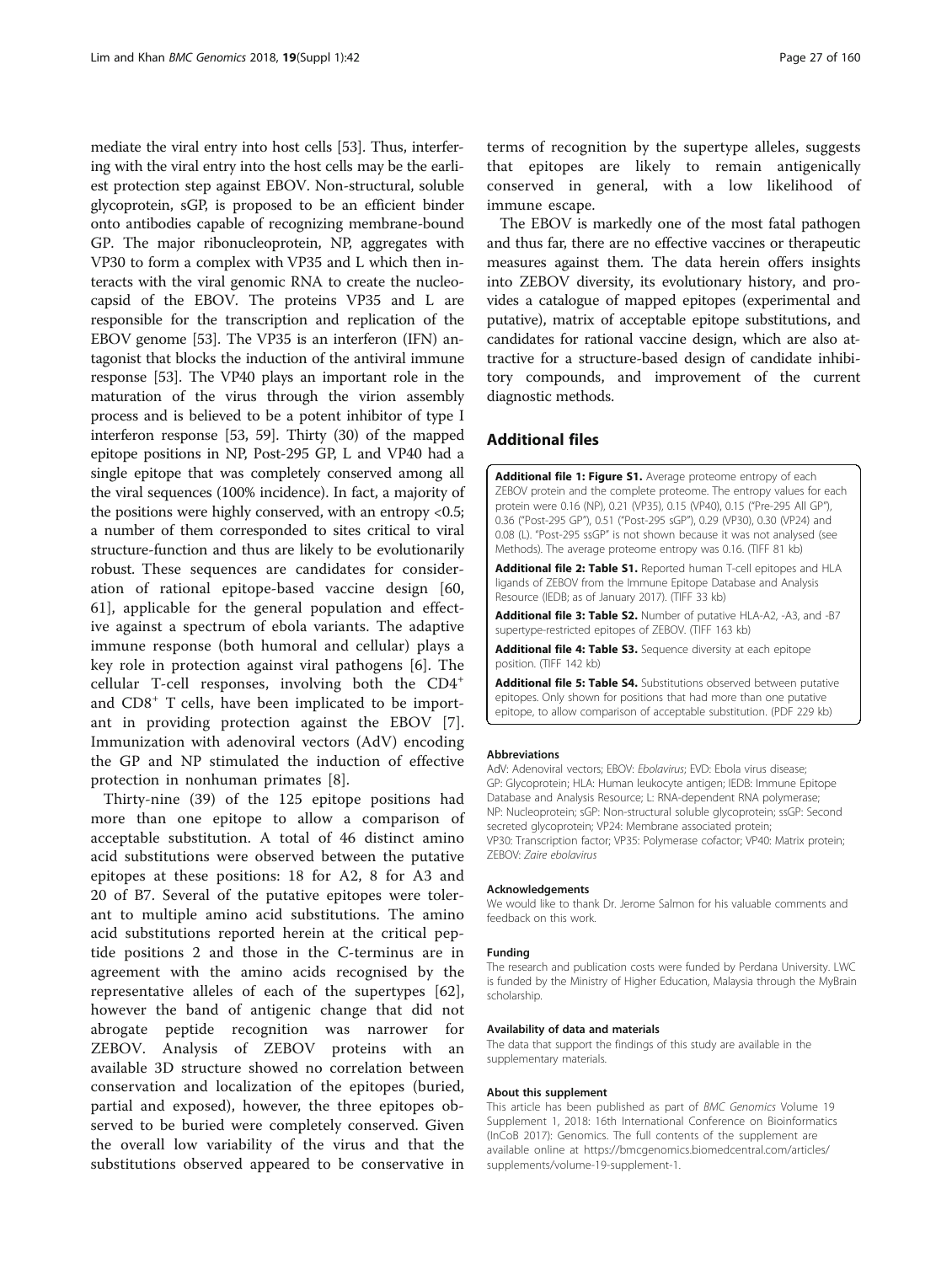#### <span id="page-11-0"></span>Authors' contributions

Supervised the research: AMK. Data analysis: WCL and AMK. Writing: AMK and WCL. Review the manuscript: AMK and WCL. Both authors read and approved the final manuscript.

#### Ethics approval and consent to participate

Not applicable.

#### Consent for publication

All authors have approved the manuscript for submission.

#### Competing interests

The authors declare that they have no competing interests.

#### Publisher's Note

Springer Nature remains neutral with regard to jurisdictional claims in published maps and institutional affiliations.

#### Published: 19 January 2018

#### References

- 1. CDC. About Ebola Hemorrhagic Fever [Internet]. Centers Dis. Control Prev. 2015 [cited 2017 May 8]. Available from: [http://www.cdc.gov/vhf/ebola/](http://www.cdc.gov/vhf/ebola/about.html) [about.html.](http://www.cdc.gov/vhf/ebola/about.html)
- 2. CDC. 2014 Ebola Outbreak in West Africa Case Counts | Ebola Hemorrhagic Fever [Internet]. Centers Dis. Control Prev. 2015 [cited 2017 May 8]. Available from: [http://www.cdc.gov/vhf/ebola/outbreaks/2014-west](http://www.cdc.gov/vhf/ebola/outbreaks/2014-west-africa/case-counts.html)[africa/case-counts.html.](http://www.cdc.gov/vhf/ebola/outbreaks/2014-west-africa/case-counts.html)
- 3. Johnson KM, Lange JV, Webb PA, Murphy FA. Isolation and partial characterisation of a new virus causing acute haemorrhagic fever in Zaire. Lancet. 1977;1:569–71.
- 4. Khan AS, Tshioko FK, Heymann DL, Le Guenno B, Nabeth P, Kerstiëns B, et al. The reemergence of Ebola hemorrhagic fever, Democratic Republic of the Congo, 1995. Commission de Lutte contre les Epidémies à Kikwit. J Infect Dis. 1999;179(Suppl):S76–S86.
- Henao-Restrepo AM, Camacho A, Longini IM, Watson CH, Edmunds WJ, Egger M, et al. Efficacy and effectiveness of an rVSV-vectored vaccine in preventing Ebola virus disease: final results from the Guinea ring vaccination, open-label, cluster-randomised trial (Ebola Ça Suffit!). Lancet. 2017;389:505–18.
- 6. Sullivan N, Yang Z-Y, Nabel GJ. Ebola virus pathogenesis: implications for vaccines and therapies. J Virol. 2003;77:9733–7.
- 7. Warfield KL, Olinger G, Deal EM, Swenson DL, Bailey M, Negley DL, et al. Induction of humoral and CD8+ T cell responses are required for protection against lethal Ebola virus infection. J Immunol. 2005;175:1184–91.
- Sullivan NJ, Geisbert TW, Geisbert JB, Xu L, Yang Z, Roederer M, et al. Accelerated vaccination for Ebola virus haemorrhagic fever in non-human primates. Nature. 2003;424:681–4.
- 9. Zeng L, Kurane I, Okamoto Y, Ennis FA, Brinton MA. Identification of amino acids involved in recognition by dengue virus NS3-specific, HLA-DR15 restricted cytotoxic CD4+ T-cell clones. J Virol. 1996;70:3108–17.
- 10. Price DA, Paul UM, Purbhoo MA, Phillips RE, Sewell AK. The influence of antigenic variation on cytotoxic T lymphocyte responses in HIV-1 infection. J Mol Med. 1998;76:699–708.
- 11. Zivny J, DeFronzo M, Jarry W, Jameson J, Cruz J, Ennis FA, et al. Partial agonist effect influences the CTL response to a heterologous dengue virus serotype. J Immunol. 1999;163:2754–60.
- 12. Williams TM. Human leukocyte antigen gene polymorphism and the histocompatibility laboratory. J Mol Diagn. 2001;3:98–104.
- 13. HLA Nomenclature [Internet]. 2017 [cited 2017 Jul 21]. Available from: <http://hla.alleles.org/alleles/index.html>
- 14. Sette A, Sidney J. Nine major HLA class I supertypes account for the vast preponderance of HLA-A and -B polymorphism. Immunogenetics. 1999;50:201–12.
- 15. De Groot AS. Immunomics: discovering new targets for vaccines and therapeutics. Drug Discov Today. 2006;11:203–9.
- 16. Vita R, Overton JA, Greenbaum JA, Ponomarenko J, Clark JD, Cantrell JR, et al. The immune epitope database (IEDB) 3.0. Nucleic Acids Res. 2015; 43:D405–12.
- 17. Brusic V, Bajic VB, Petrovsky N. Computational methods for prediction of T-cell epitopes—a framework for modelling, testing, and applications. Methods. 2004;34:436–43.
- 18. Zhang GL, Khan AM, Srinivasan KN, August JT, Brusic V. Neural models for predicting viral vaccine targets. J Bioinforma Comput Biol. 2005;3:1207–25.
- 19. Lin HH, Zhang GL, Tongchusak S, Reinherz EL, Brusic V. Evaluation of MHC-I peptide binding prediction servers: applications for vaccine research. BMC Bioinformatics. 2008;9 Suppl 12:S22.
- 20. Lin HH, Zhang GL, Tongchusak S, Reinherz EL, Brusic V. Evaluation of MHC-II peptide binding prediction servers: applications for vaccine research. BMC Bioinformatics. 2008;9 Suppl 12:S22.
- 21. Zhang GL, Khan AM, Srinivasan KN, Heiny A, Lee K, Kwoh CK, et al. Hotspot Hunter: a computational system for large-scale screening and selection of candidate immunological hotspots in pathogen proteomes. BMC Bioinformatics. 2008;9 Suppl 1:S19.
- 22. Hakenberg J, Nussbaum AK, Schild H, Rammensee H-G, Kuttler C, Holzhütter H-G, et al. MAPPP: MHC class I antigenic peptide processing prediction. Appl Bioinforma. 2003;2:155–8.
- 23. Zhang GL, DeLuca DS, Keskin DB, Chitkushev L, Zlateva T, Lund O, et al. MULTIPRED2: a computational system for large-scale identification of peptides predicted to bind to HLA supertypes and alleles. J Immunol Methods. 2011;374:53–61.
- 24. Reche PA, Reinherz EL. PEPVAC: a web server for multi-epitope vaccine development based on the prediction of supertypic MHC ligands. Nucleic Acids Res. 2005;33:W138–42.
- 25. Andreatta M, Nielsen M. Gapped sequence alignment using artificial neural networks: application to the MHC class I system. Bioinformatics. 2016;32:511–7.
- 26. Dikhit MR, Kumar S, Vijaymahantesh, Sahoo BR, Mansuri R, Amit A, et al. Computational elucidation of potential antigenic CTL epitopes in Ebola virus. Infect. Genet. Evol. 2015;36:369–375.
- 27. Khan MA, Hossain MU, Rakib-Uz-Zaman SM, Morshed MN. Epitope-based peptide vaccine design and target site depiction against Ebola viruses: an immunoinformatics study. Scand. J. Immunol. 2015;25–34.
- 28. Sundar K, Boesen A, Coico R. Computational prediction and identification of HLA-A2.1-specific Ebola virus CTL epitopes. Virology. 2007;360:257–63.
- 29. Wu S, Yu T, Song X, Yi S, Hou L, Chen W. Prediction and identification of mouse cytotoxic T lymphocyte epitopes in Ebola virus glycoproteins. Virol J. 2012;9:111.
- 30. Jun SR, Leuze MR, Nookaew I, Uberbacher EC, Land M, Zhang Q, et al. Ebolavirus comparative genomics. FEMS Microbiol Rev. 2015;39:764–78.
- 31. Oany AR, Sharmin T, Chowdhury AS, Jyoti TP, Hasan MA. Highly conserved regions in Ebola virus RNA dependent RNA polymerase may be act as a universal novel peptide vaccine target: a computational approach. In Silico Pharmacol. 2015;3:7.
- 32. Ricketson RA, Roberts L. The glycoprotein mucin-like domain (MLD) in the Zaire ebolavirus (EBOV) may be responsible for the manifestations of post-Ebola virus disease syndrome (PEVDS). WebmedCentral Bioinforma 2016;7: WMC005042.
- 33. Dash R, Das R, Junaid M, Akash MFC, Islam A, Hosen SMZ. In silico-based vaccine design against Ebola virus glycoprotein. Adv Appl Bioinforma Chem. 2017;10:11–28.
- 34. Bui HH, Sidney J, Dinh K, Southwood S, Newman MJ, Sette A. Predicting population coverage of T-cell epitope-based diagnostics and vaccines. BMC Bioinformatics. 2006;7:153.
- 35. Federhen S. The NCBI taxonomy. Nucleic Acids Res. 2012;40:D136–43.
- 36. WHO. Ebola virus disease [Internet]. World Health Organization; 2015 [cited 2017 May 8]. Available from: [http://www.who.int/mediacentre/factsheets/](http://www.who.int/mediacentre/factsheets/fs103/en/) [fs103/en/.](http://www.who.int/mediacentre/factsheets/fs103/en/)
- 37. O'Leary NA, Wright MW, Brister JR, Ciufo S, Haddad D, McVeigh R, et al. Reference sequence (RefSeq) database at NCBI: current status, taxonomic expansion, and functional annotation. Nucleic Acids Res. 2016;44:D733–45.
- 38. Camacho C, Coulouris G, Avagyan V, Ma N, Papadopoulos J, Bealer K, et al. BLAST plus: architecture and applications. BMC Bioinformatics. 2009;10:421
- 39. Mehedi M, Darryl F, Seebach J, Hu X, carpenter MS, Schnittler H-J, et al. a new Ebola virus nonstructural glycoprotein expressed through RNA editing. J Virol. 2011;85:5406–14.
- 40. Sievers F, Wilm A, Dineen D, Gibson TJ, Karplus K, Li W, et al. Fast, scalable generation of high-quality protein multiple sequence alignments using Clustal Omega. Mol Syst Biol. 2011;7:539.